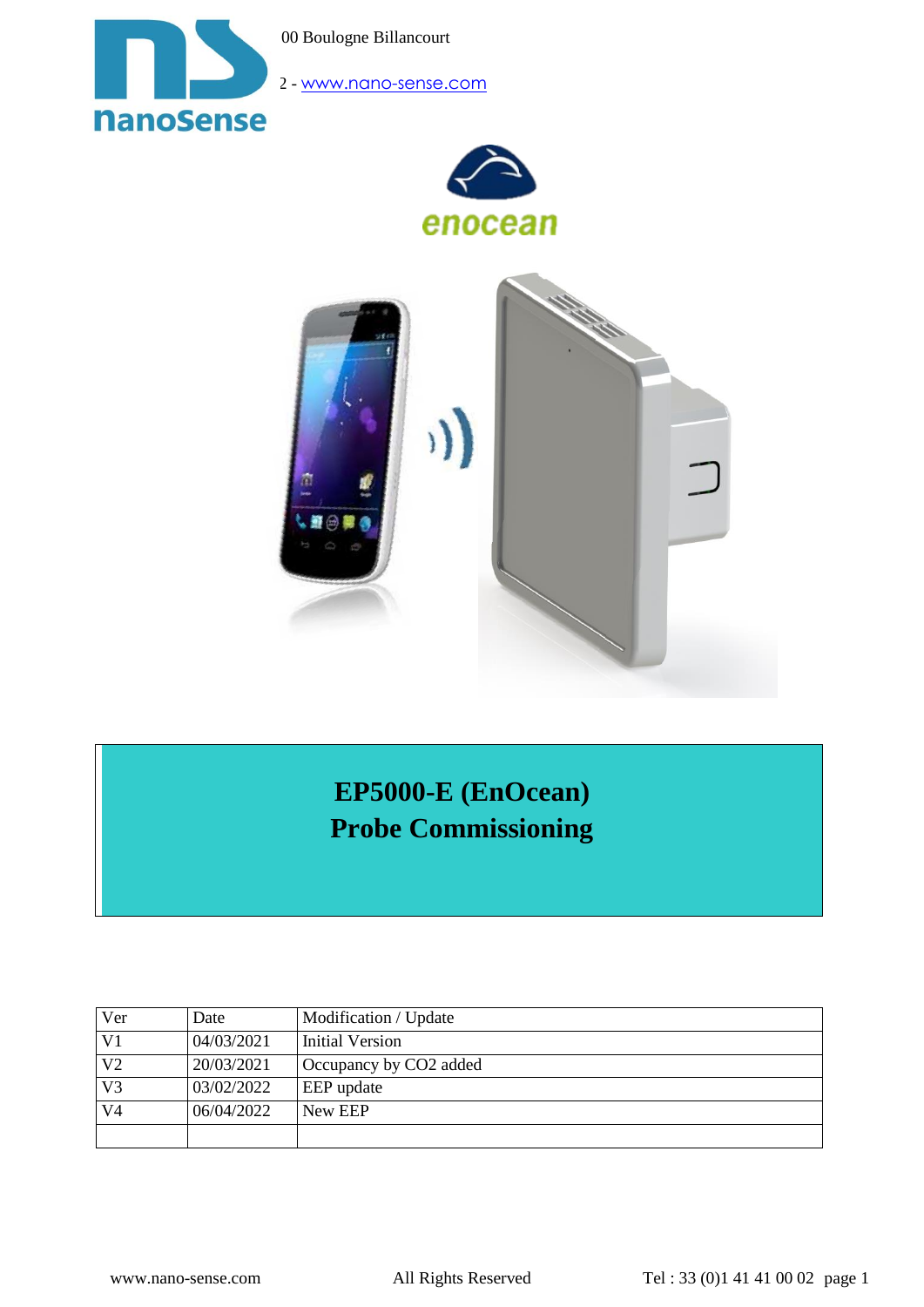

# **Summary**

| 5.1.           |  |
|----------------|--|
| 5.2.           |  |
| 5.3.           |  |
|                |  |
|                |  |
|                |  |
|                |  |
|                |  |
|                |  |
| 9. Annexe $10$ |  |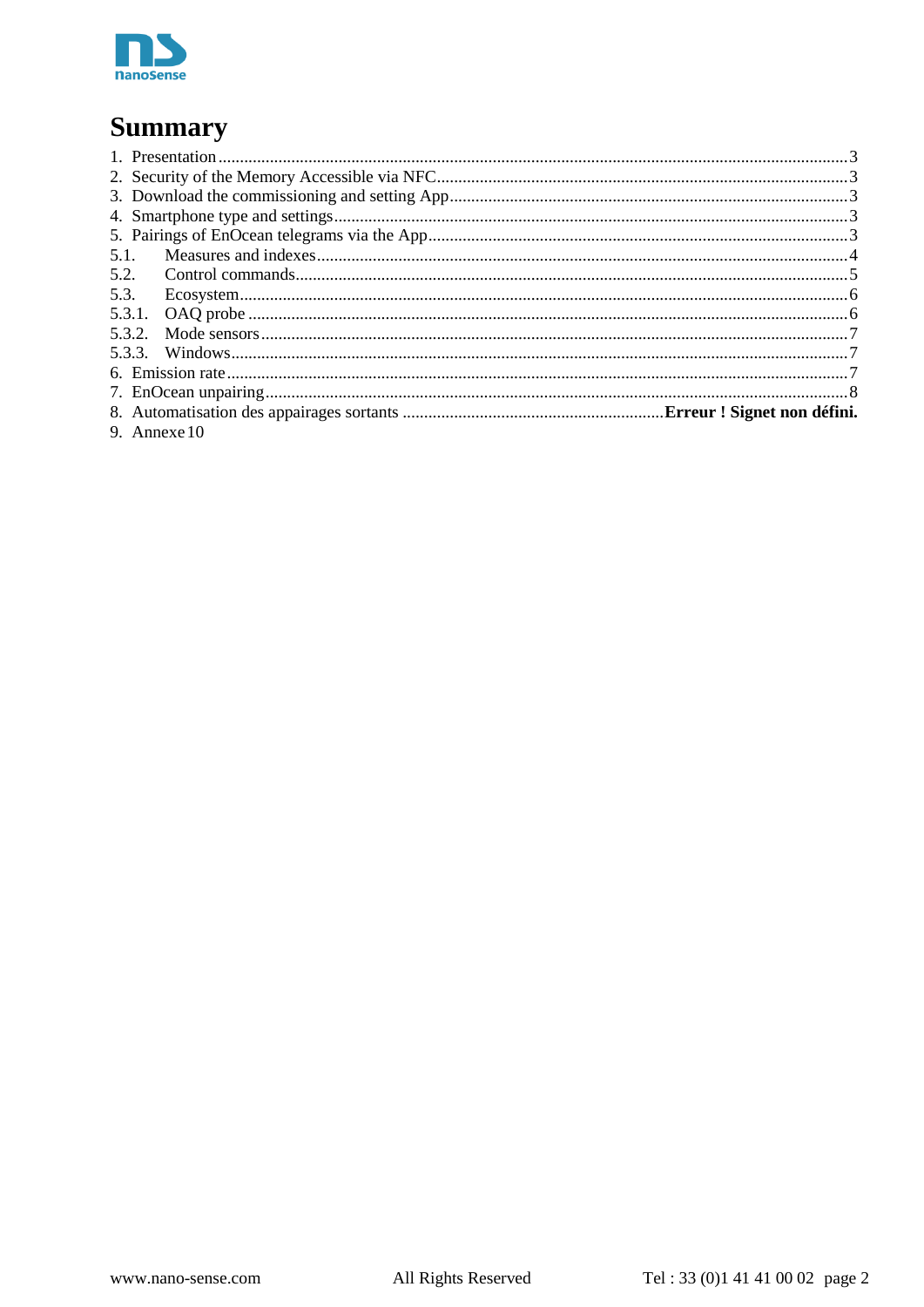

### <span id="page-2-0"></span>**1. Presentation**

The EP5000E probe (powered) and E5000AE (autonomous, light-powered) communicate by radio in EnOcean. This document presents how to commission the probe into an EnOcean ecosystem using an NFC smartphone.

# <span id="page-2-1"></span>**2. Security of the Memory Accessible via NFC**

The NFC chip has a password to protect it in reading and writing.

The modifiable data (parameters) can only be accessed from the manufacturer application containing the passwords to avoid any hacking or corruption of data by people using standard NFC chip reading/writing software.

# <span id="page-2-2"></span>**3. Download the commissioning and setting App**

Parameter settings and data reading is compatible with Android smartphones (not IOS because Apple does not authorize the use of their smartphone's embedded NFC for purposes other than payment). The "NanoSense" Application for managing the probe is available in the Android Play Store.

# <span id="page-2-3"></span>**4. Smartphone type and settings**

First of all, make sure your Android smartphone has NFC built-in. Enable NFC in the settings section.

# <span id="page-2-4"></span>**5. Pairings of EnOcean telegrams via the App**

To pair, start the Application and approach the back of the smartphone to the center of the front of the probe (the antenna is located in the middle)

NFC reading does not require the probe to be powered. It is even possible to read the NFC memory through the lid of the box (a marking on the box may indicate the location of the NFC antenna). However, EnOcean pairing requires a radio transmission and therefore a powered probe.



When the NFC probe's antenna responds, you should hear a beep.

Go to the EnOcean pairing tab of the App (refer to the Android app manual for details.)



Emplacement de l'antenne NFC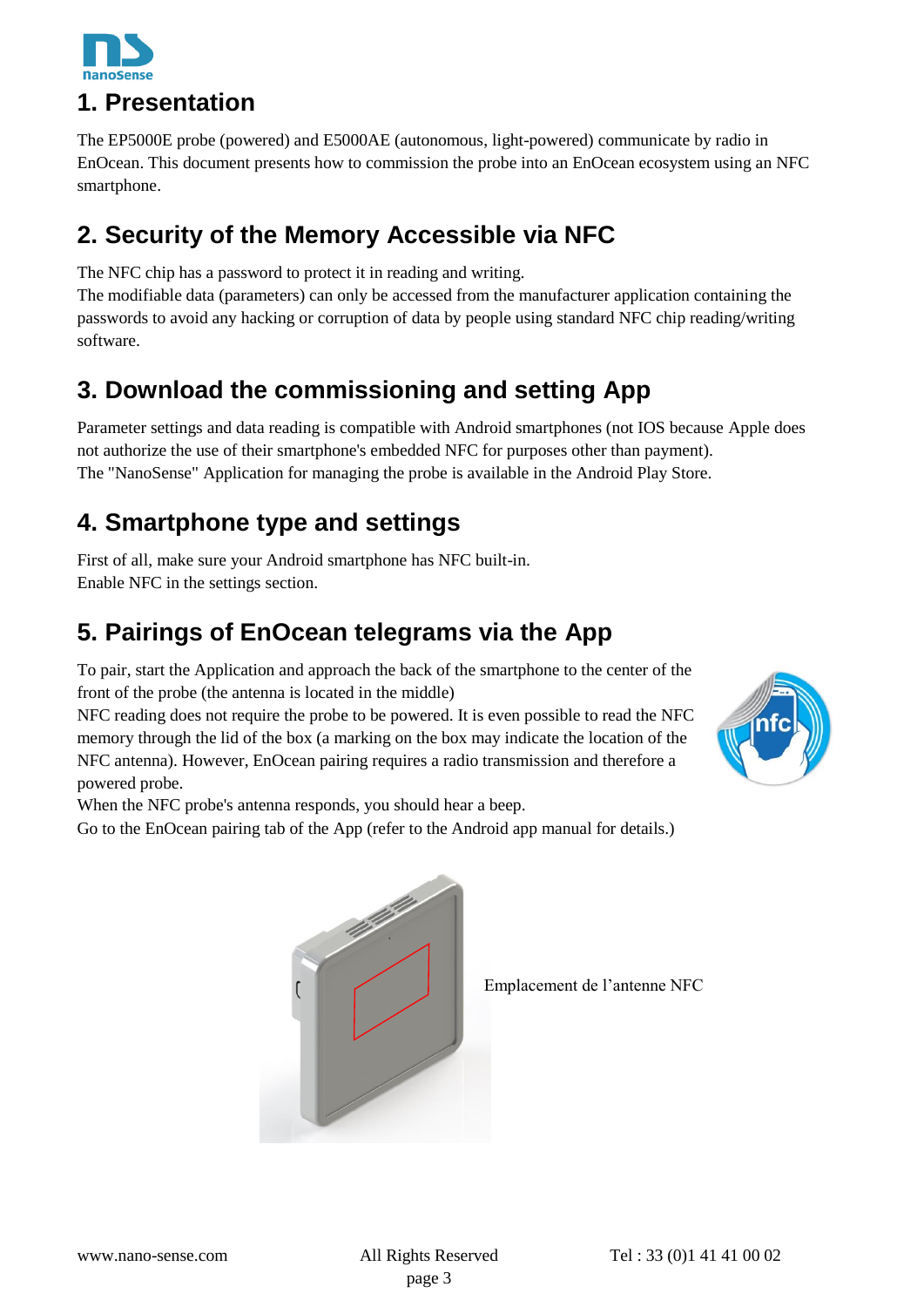

For each telegram, the EnOcean alliance defines an EEP (EnOcean Equipment Profile) which ensures interoperability between equipment regardless of the manufacturer.

To pair, you must therefore choose the type of measurement and for some, the desired EEP. Pairing consists of sending a specific telegram with a unique ID which will be registered by the receiver (gateway, actuator...).

### <span id="page-3-0"></span>**5.1. Measures and indexes**

EEPs in bold are recommended or the default ones in case of automated pairing. Details of EEPs can be viewed on the EnOcean Alliance website: [http://tools.enocean](http://tools.enocean-alliance.org/EEPViewer/)[alliance.org/EEPViewer/](http://tools.enocean-alliance.org/EEPViewer/)

In case of similar EEP, it is always possible to differentiate them by their ID, the offset of the IDs compared to the base ID of the product is available in the Chapter "Automation of outgoing pairings.

| CO <sub>2</sub> |                                                          |
|-----------------|----------------------------------------------------------|
| <b>EEP</b>      |                                                          |
| $A5-09-04$      | $CO2 (2550 ppm) + T^{\circ} + RH$                        |
| $A5-09-08$      | Pure CO2 (2000ppm)                                       |
| $A5-09-09$      | Pure CO2 (2000ppm) with power failure                    |
| $D2 - 04 - 00$  | $CO2 (2000 ppm) + To + RH + day/night + automomy$        |
| $D2 - 04 - 01$  | $CO2 (2000 ppm) + RH + day/night + automomy$             |
| $D2 - 04 - 02$  | $CO2 (2000 ppm) + To + day/night + automomy$             |
| $D2 - 04 - 03$  | $CO2 (2000 ppm) + To + automomy$                         |
| $D2 - 04 - 04$  | $CO2 (2000 ppm) + T^{\circ}$                             |
| $D2 - 04 - 05$  | $CO2 (2000 ppm) + To + day/night$                        |
| $D2 - 04 - 06$  | CO2 (2000ppm) day/night                                  |
| $D2 - 04 - 07$  | $CO2 (2000 ppm) + day/night + automomy$                  |
| $D2 - 04 - 08$  | $CO2 (5000 ppm) + To + RH + day/night + automomy$        |
| $D2 - 04 - 09$  | $CO2 (5000 ppm) + RH + day/night + automomy$             |
| $D2 - 04 - 10$  | $CO2 (5000 ppm) + To + day/night + automomy$             |
| $D2-04-1A$      | $CO2 (5000ppm) + To + automomy$                          |
| $D2-04-1B$      | $CO2 (5000ppm) + To$                                     |
| $D2-04-1C$      | $CO2 (5000 ppm) + To + day/night$                        |
| $D2-04-1D$      | $CO2 (5000 ppm)$ day/night                               |
| $D2-04-1E$      | $CO2 (5000 ppm) + day/night + automomy$                  |
| $D2 - 04 - 08$  | $CO2 (5000 ppm) + T^{\circ} + RH + day/night + automomy$ |

### **VOC**

| <b>EEP</b> |                                            |
|------------|--------------------------------------------|
|            | $\vert$ A5-09-0C $\vert$ VOC ( $\mu$ g/m3) |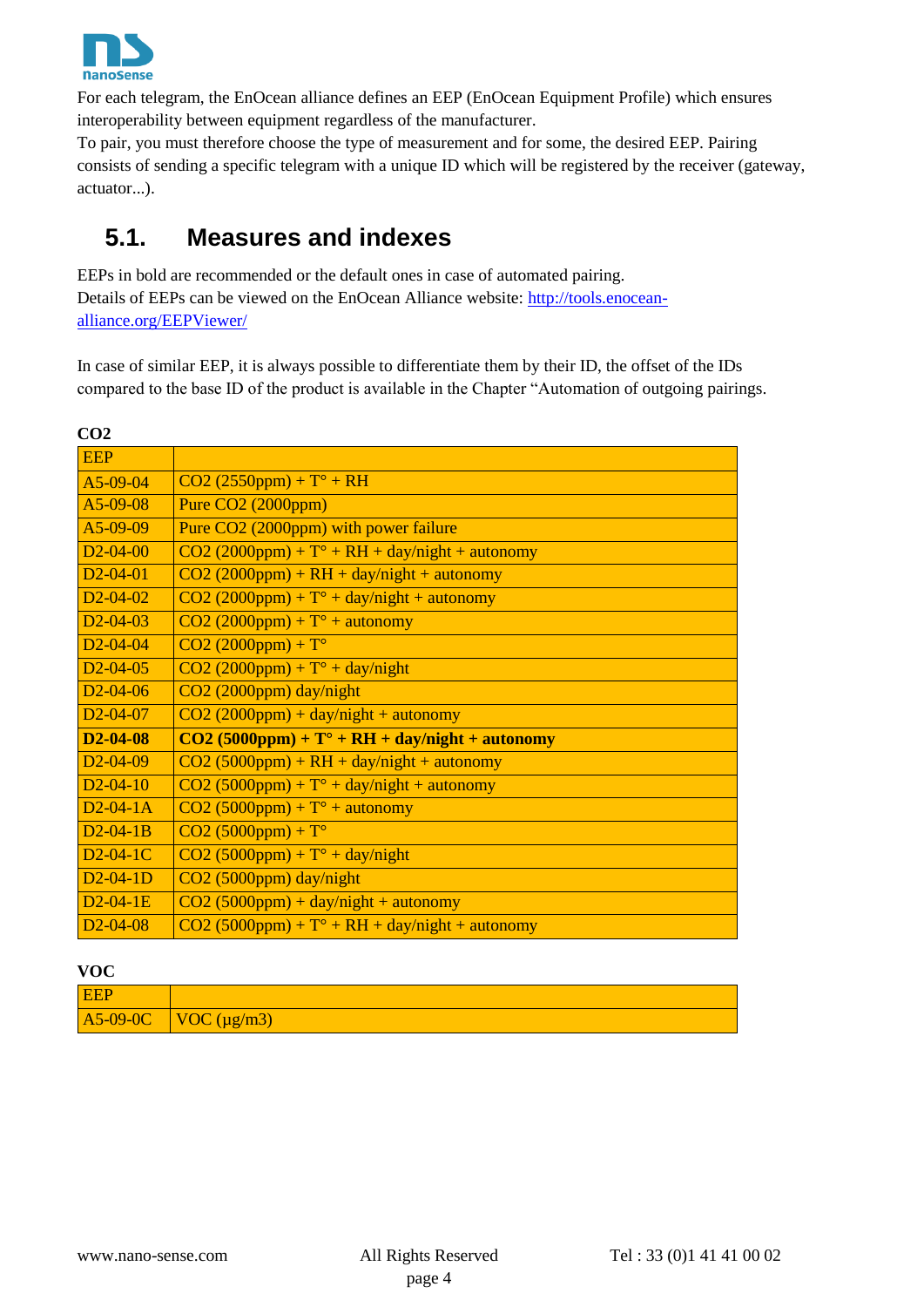

| <b>NOx</b>           |  |
|----------------------|--|
| <b>EEP</b>           |  |
| $AS-09-0C$ NOx (ppb) |  |

#### **Ozone**

| <b>EEP</b>                                                                        |  |
|-----------------------------------------------------------------------------------|--|
| $\Delta 5{\text -}09{\text -}0C$ $\Box$ $\Box$ $\Box$ $\Box$ $\Box$ $\Box$ $\Box$ |  |

### **Particles**

| <b>EEP</b> |                                           |
|------------|-------------------------------------------|
|            | $\overline{AB}$ -09-07   PM1, PM2.5, PM10 |

### Noise

| <b>EEP</b> |                                               |
|------------|-----------------------------------------------|
|            | $\vert$ A5-13-11 $\vert$ Peak et average (dB) |

### **Lumière**

| <b>EEP</b> |                           |
|------------|---------------------------|
|            | $D2-14-5A$ Lux & light T° |
| $A5-07-03$ | Lux                       |

### **Barometric**

| EEP |                                                      |
|-----|------------------------------------------------------|
|     | $\overline{AB}$ -05-01   Atmospheric Pressure (mBar) |

### **Indexes**

| <b>EEP</b> |                                                                          |
|------------|--------------------------------------------------------------------------|
|            | D2-60-00 Physiological effects, health building, risk of viral diffusion |

### <span id="page-4-0"></span>**5.2. Control commands**

### **Ventilation (dilution)**

| <b>EEP</b> | <b>Type</b>    | Comment              |
|------------|----------------|----------------------|
| F6-02-01   | ON/Off         |                      |
| $A5-3F-7F$ | <b>Generic</b> | <b>Byte1, 0-100%</b> |

### **Recycling**

| <b>EEP</b>      | <b>Type</b>    | Comment              |
|-----------------|----------------|----------------------|
| F6-02-01        | <b>ON/Off</b>  |                      |
| <b>A5-3F-7F</b> | <b>Generic</b> | <b>Byte1, 0-100%</b> |

#### **Heating (7 autonomous valves authorized, identical EEP)**

| <b>EEP</b> | Type            | Comment                                |
|------------|-----------------|----------------------------------------|
| $FG-02-01$ | ON/Off          |                                        |
| $A5-3F-7F$ | Generic         | Byte1, $0-100\%$ (similar to A5-20-03) |
| $A5-20-01$ | Valve (bi dir.) |                                        |
| $A5-20-02$ |                 | Valve (bi dir.) Not Implemented yet    |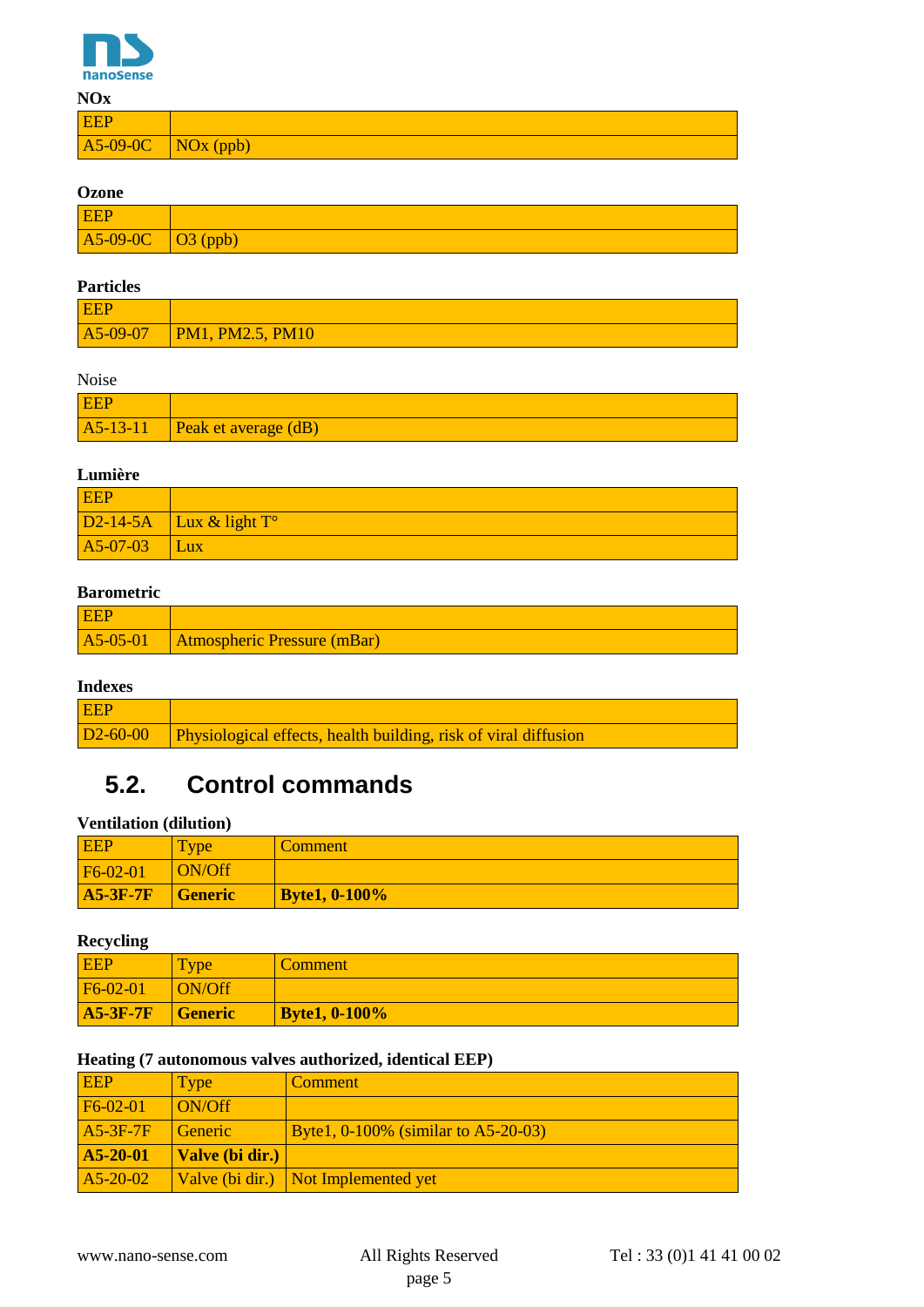

A5-20-03 Valve (bi dir.) Powered, Broadcast

#### **Air conditioning (only one allowed)**

| <b>EEP</b> | Type            | <b>Comment</b>                      |
|------------|-----------------|-------------------------------------|
| F6-02-01   | ON/Off          |                                     |
| $A5-3F-7F$ | <b>Generic</b>  | Byte1, 0-100% (similar to A5-20-03) |
| $A5-20-01$ | Valve (bi dir.) |                                     |
| $A5-20-02$ | Valve (bi dir.) | Not Implemented yet                 |
| $A5-20-03$ | Valve (bi dir.) | Powered, Broadcast                  |

#### **Free cooling (Heat exchanger disengagement)**

| <b>EEP</b> | <b>Type</b>   | <b>Comment</b>                                                                  |
|------------|---------------|---------------------------------------------------------------------------------|
| $F6-02-01$ | <b>ON/Off</b> | <b>Transmitted by the sensor or received from HVAC according</b><br>to settings |

### <span id="page-5-0"></span>**5.3. Ecosystem**

Since the QAI probe is powered, it constantly listens to the EnOcean ecosystem. Occupancy sensors thus make it possible to switch from Comfort mode to Eco mode. The night sensor allows to switch to night mode.

The outdoor air quality information is used to manage the window opening indication pictograms. There are two pictograms, in case the room overlooks two facades equipped with separate outdoor air quality probes (street, backyard). It is therefore possible to pair two outdoor probes.

Window opening sensors allow, in the event of opening, to cut off the heating, air conditioning and ventilation.

When one of the paired windows is open, the street or backyard side opening indicator flashes (future function).

### **5.3.1. OAQ probe**

<span id="page-5-1"></span>Two (one per façade) OAQ (Outdoor Air Quality) probes can be used to manage the light indicators on the front panel indicating whether or not the outdoor air is better than the indoor air, thus allowing the windows to be opened in fully aware of the facts.

### **Outdoor Temperature and humidity**

| EEP | Type                                                                              |
|-----|-----------------------------------------------------------------------------------|
|     | A5-04-03 Temperature Sensor Range -20 $^{\circ}$ C to +60 $^{\circ}$ C; HR 0-100% |

#### **Outdoor Particles**

| EEP      | ౼<br>vpe<br>-          |
|----------|------------------------|
| A5-09-07 | $\overline{\text{PM}}$ |

#### **Outdoor Noise**

|              | vpe                   |
|--------------|-----------------------|
| $ A5-13-11 $ | Average an peak noise |

#### **Outdoor NOx**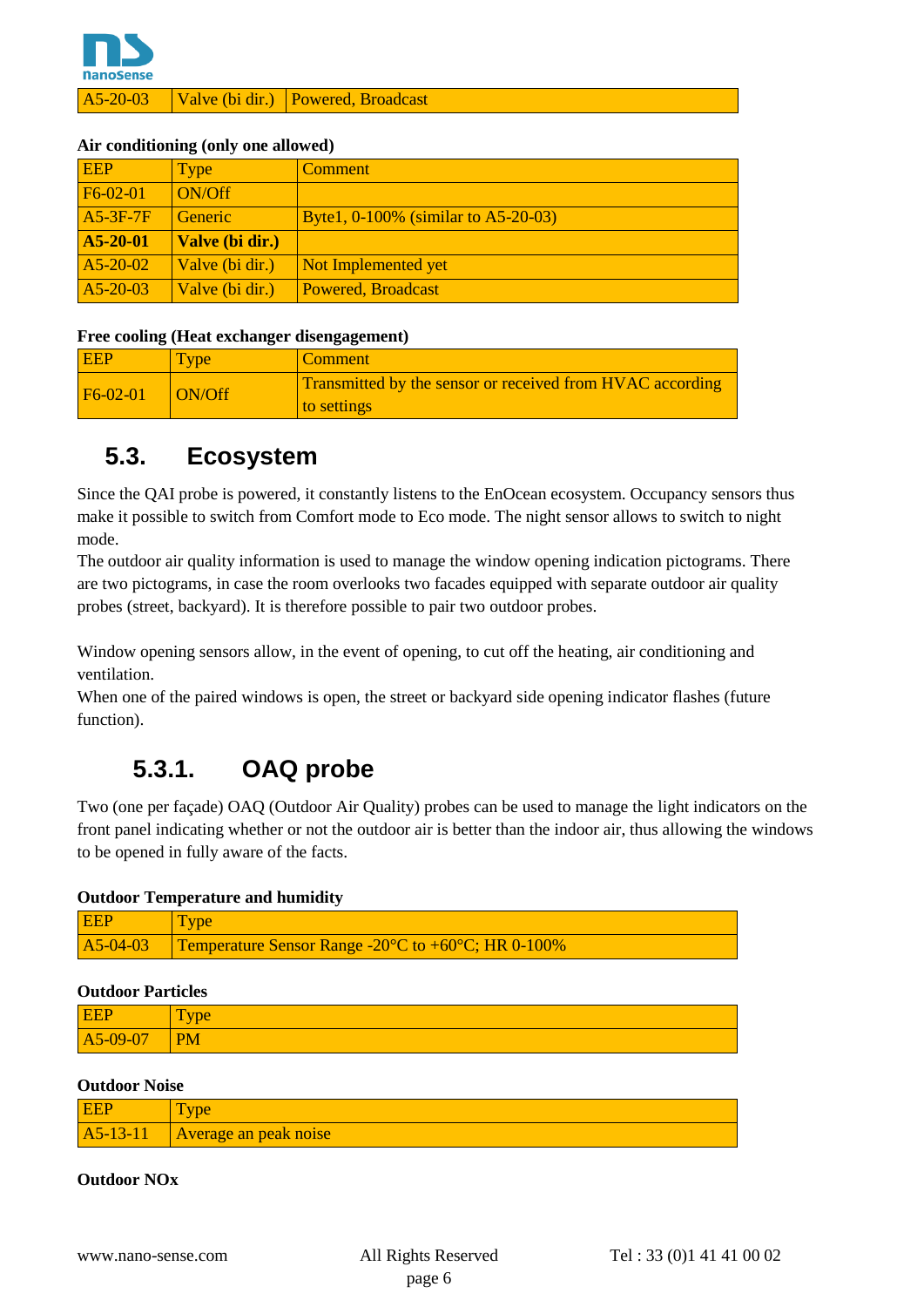

EEP Type A5-09-05 NOx (available soon)

#### **Outdoor Ozone**

| <b>EEP</b> | <b>Type</b>                                             |  |
|------------|---------------------------------------------------------|--|
|            | $\overline{AB}$ -09-05 $\overline{OA}$ (available soon) |  |

### **5.3.2. Mode sensors**

<span id="page-6-0"></span>There are 3 operating modes with specific setpoints for each one.

- Comfort corresponds to the occupation of the premises
- Eco corresponds to an unoccupied building or room.
- Night

Sensors allow to switch from one mode to another.

#### **Occupancy (only one sensor allowed)**

| <b>EEP</b> | Type                                         |
|------------|----------------------------------------------|
| F6-04-01   | Key card activated switch                    |
| $F6-04-02$ | Key card activated switch ERP2               |
| A5-07-01   | <b>Occupancy with supply voltage monitor</b> |
| $A5-07-02$ | Occupancy with supply voltage monitor        |
| A5-08-01   | Occupancy with light $&T^{\circ}$            |
| A5-08-02   | Occupancy with light $& \mathbb{T}^{\circ}$  |
| A5-08-03   | Occupancy with light $& \mathbb{T}^{\circ}$  |

### **Night (only one sensor allowed)**

| <b>EEP</b> | Type                                                                | Comment                                                    |
|------------|---------------------------------------------------------------------|------------------------------------------------------------|
| A5-06-02   | light sensor (0 to 1020 Lux)                                        |                                                            |
| $A5-06-03$ | light sensor $(0 \text{ to } 1000 \text{ Lux})$                     |                                                            |
| $A5-08-01$ | Occupancy with light (0 to 510 lux) $& \mathcal{X}^{\circ}$         | Night is interpreted according<br>to Lux threshold setting |
| A5-08-02   | Occupancy with light (0 to 1020 lux) $& \mathcal{L}$ T <sup>o</sup> |                                                            |
| A5-08-03   | Occupancy with light (0 to 1530 lux) $& \mathcal{L}^{\circ}$        |                                                            |

### **5.3.3. Windows**

<span id="page-6-1"></span>If at least one window is opened during about one minute, the probe switches off the ventilation, heating and air conditioning.

#### **Windows opening (8 allowed)**

| <b>EEP</b>            | <b>vpe</b>                   |
|-----------------------|------------------------------|
| D <sub>5</sub> -00-01 | <b>Window contact switch</b> |

### <span id="page-6-2"></span>**6. Emission rate**

The emission rate depends on the number of transmitted telegrams. There is a 5 seconds silence between each transmission.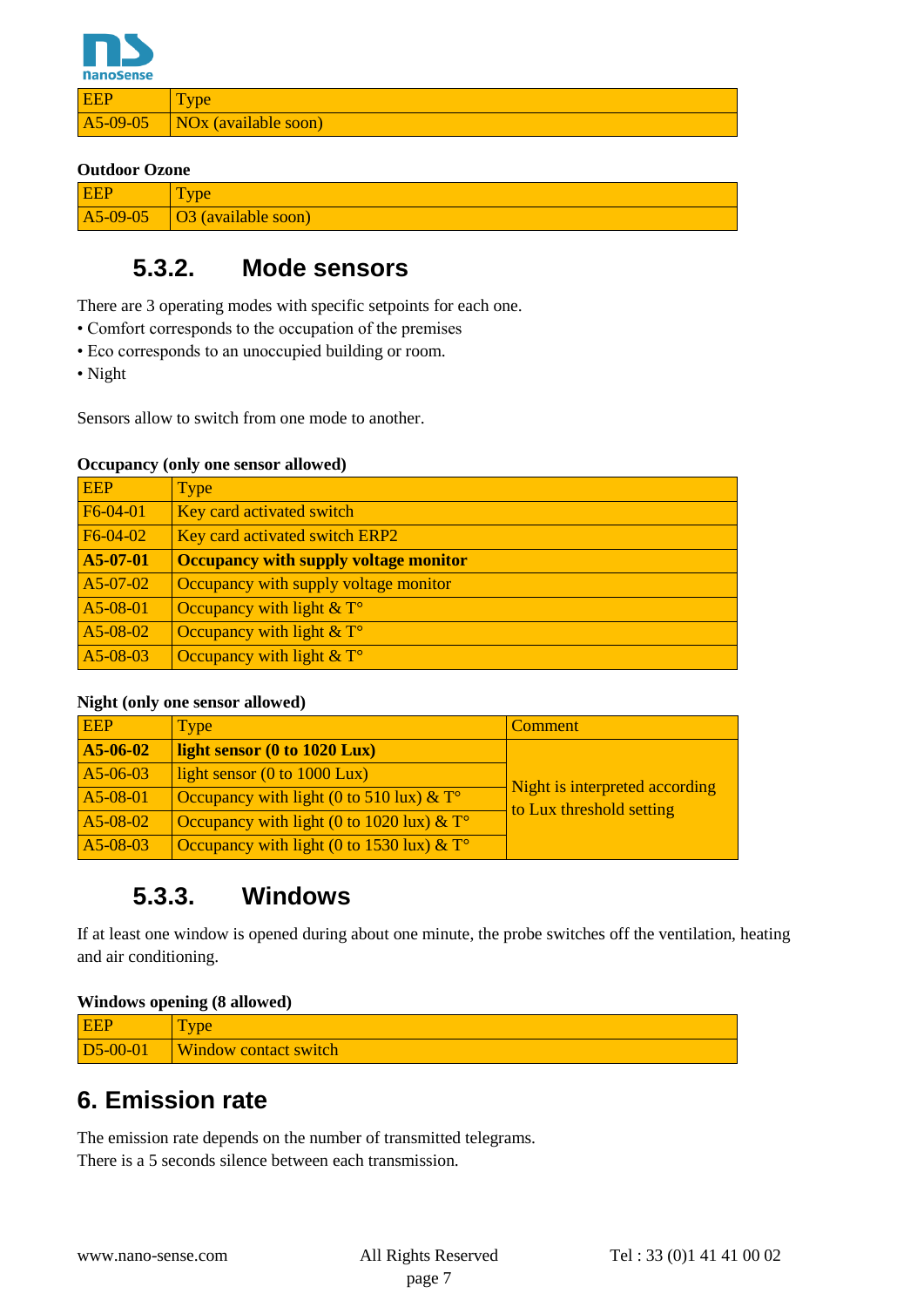

Assuming that the following EEPs are transmitted:

|                        | CO <sub>2</sub> T°, RH |
|------------------------|------------------------|
| 2                      | COV                    |
| $\mathbf{\mathcal{R}}$ | <b>PM</b>              |
|                        | Noise                  |
|                        | Light                  |
|                        | ventilation Control    |
|                        | Indexes                |

Total 7 x 5 seconds = cycle of 35 seconds

However, the rate can be set by NFC for a longer period if necessary.

# <span id="page-7-0"></span>**7. EnOcean unpairing**

IDs of the telegrams sent by the probe are saved in the receivers (actuator, gateway...). It is therefore appropriate to unpair them from the receiver side. Telegrams will continue to be sent by the probe. The IDs of the bidirectional actuators on battery or in energy harvesting are saved in the probe. The IDs of occupancy, night or window opening sensors are also saved in the sensor. Only IDs stored in the probe can be unpaired. To unpair, use the App

# **8. Automation of outgoing pairings**

The smartphone application allows to send a whole series of measurements pairing telegrams.

However, as the IDs of the different EEPs are calculated from the base ID

There is a way via the smartphone to release all the measurement pairing telegrams. It is possible for a gateway that masters the principle of this automation, to pair only the CO2 then to calculate the following IDs according to the following table:

|                                   | <b>Base ID</b> |
|-----------------------------------|----------------|
|                                   | EnOcean        |
| CO <sub>2</sub> T°, RH            | $+1$           |
| <b>VOCT</b>                       | $+2$           |
| <b>PM</b>                         | $+3$           |
| Noise                             | $+4$           |
| Lux & Light T°                    | $+5$           |
| Reserved                          | $+6$           |
| <b>Atmospheric Pressure</b>       | $+7$           |
| Reserved                          | $+8$           |
| <b>NO<sub>x</sub></b>             | $+9$           |
| Ozone                             | $+10$          |
| Formaldehyde (Growth potential)   | $+11$          |
| Benzene (Growth potential)        | $+12$          |
| Presumption of occupancy (on CO2) | $+13$          |
| <b>Ventilation Control</b>        | $+14$          |
| Recycling Control                 | $+15$          |
| <b>Heating Control</b>            | $+16$          |
| <b>Cooling Control</b>            | $+17$          |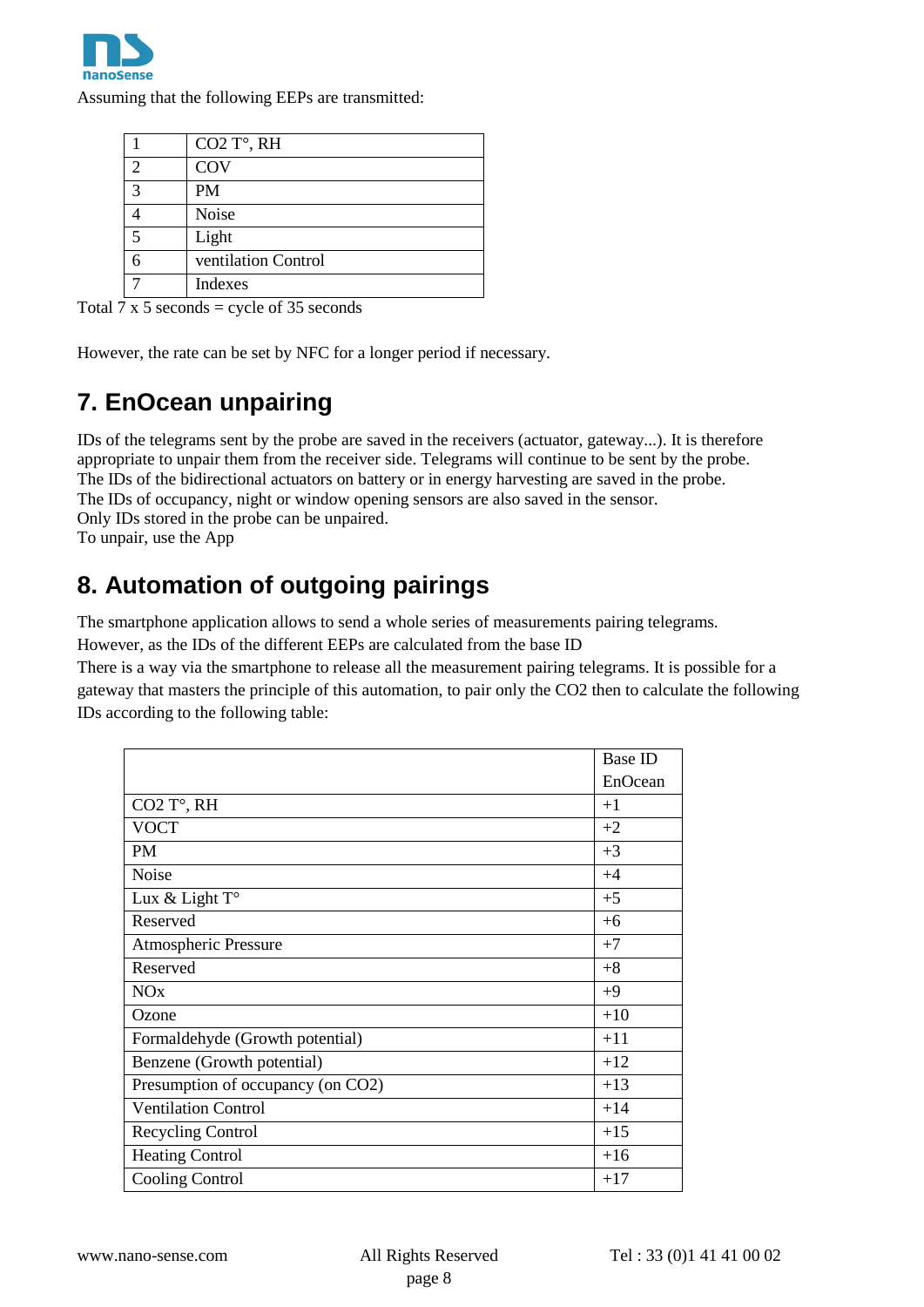

| ON/OFF free cooling heat exchanger bypass | $+18$    |
|-------------------------------------------|----------|
| Physio effects (Indexes)                  | $1 + 19$ |

EEPs used are in this case the default ones (indicated in bold in the previous chapter) but also depend, for the actuators, on the prior Continuous or On Off setting of the General tab of the App.